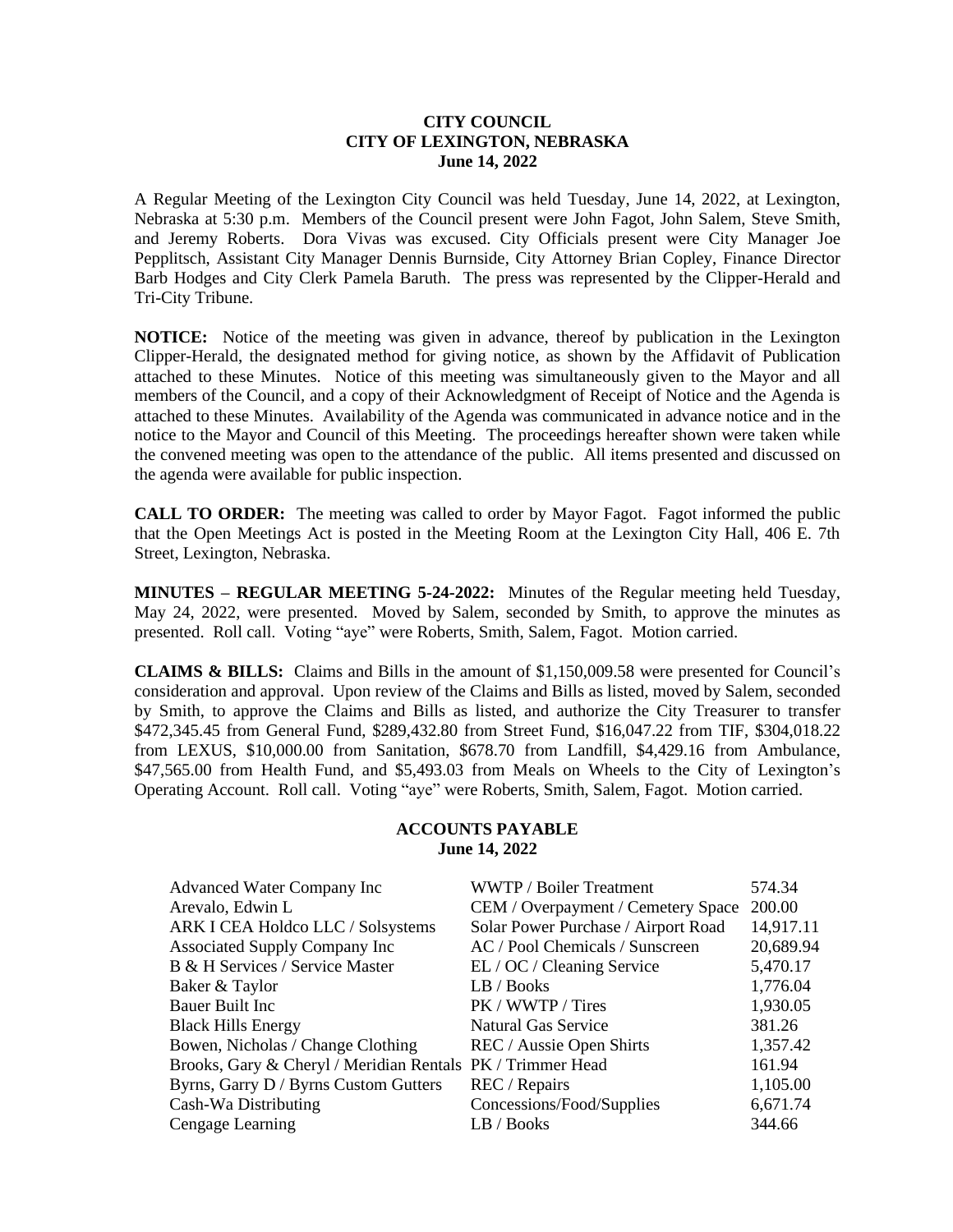| Center Point Inc                                                       | LB / Book                                      | 185.16     |
|------------------------------------------------------------------------|------------------------------------------------|------------|
| <b>Chesterman Company</b>                                              | REC / Beverages                                | 1,218.20   |
| Citibank NA / CNH / Titan Machine                                      | CEM / ST / Equipment Repairs / Parts           | 1,905.45   |
| City of Lexington                                                      | <b>Interdepartmental Service Fees</b>          | 55,749.00  |
|                                                                        | <b>Utility Franchise Fees</b>                  | 389.49     |
| City of Lexington / Street                                             | Fuel                                           | 13,261.07  |
|                                                                        | SW/WR/Interdepartmental Service Fees 6,876.23  |            |
| Core & Main LP                                                         | EL / Meters                                    | 1,780.40   |
| <b>Country Partners Cooperative</b>                                    | PK/REC/Fertilizer/Insecticide/Propane          | 21,068.93  |
| County of Dawson - Register of Deeds                                   | <b>Filing Fees</b>                             | 72.00      |
| Cozad Services Inc                                                     | ST / Service Call                              | 92.00      |
| Cummins Inc                                                            | WWTP/Generator Battery Replacement 160.73      |            |
| Dan's Sanitation                                                       | <b>Sanitation Fees</b>                         | 13,982.79  |
| Davis Energy Inc                                                       | FD / ST / Fuel / Fuel Purchase                 | 6,936.48   |
| Dawson County                                                          | ST / Road Improvements                         | 208,829.50 |
| Dawson Public Power District                                           | <b>Power Purchase</b>                          | 85.53      |
| <b>Depository Trust Company</b>                                        | 2014 CURRB / Interest                          | 2,040.00   |
| Downey Drilling Inc                                                    | Well #12/Troubleshoot Low Pressure             | 6,092.86   |
| Eakes Inc                                                              | LB / PD / Supplies / Copier Expense            | 817.82     |
| EI Electronics LLC                                                     | EL / NEXUS Software Agreement                  | 1,872.00   |
| Electrical Engineering & Equipment Co                                  | AC / Hardware / Oak Park Splash Pad            | 1,081.36   |
| Envisionware Inc                                                       | LB/Annual Software Subscription/Maint1,022.43  |            |
|                                                                        |                                                | 4,016.33   |
| Fagot Refrigeration & Electric Inc                                     | Parts/Repairs/Lighting Update                  |            |
| <b>Fastenal Company</b><br>Fed Ex                                      | CEM / PK / ST / Safety Supplies / Tools 361.03 |            |
|                                                                        | PD / Shipping                                  | 15.01      |
| <b>First Interstate Bank</b>                                           | LB / Petty Cash                                | 275.20     |
| Galls Parent Holdings LLC                                              | PD / Uniform Expense / Equipment               | 225.52     |
| GB Auto Service Inc/TO Haas Tire&Auto CEM / Tire Repair                |                                                | 25.99      |
| <b>GEA</b> Mechanical Equipment Inc                                    | WWTP/Decanter Repairs/Parts/Service 33,571.68  |            |
| Global Equipment Company Inc                                           | FD / Supplies                                  | 220.51     |
| Graphic Arts Shop Inc                                                  | PD / Warning Books                             | 1,444.00   |
| Greater Nebraska Cities                                                | <b>Monthly Lobbying Services</b>               | 667.00     |
| <b>Hach Company</b>                                                    | WWTP / Lab Supplies                            | 200.86     |
| Hanna-Keelan Associates PC                                             | Area #6 / Blight Study                         | 12,000.00  |
| <b>Health Claims</b>                                                   | Claims                                         | 30,676.73  |
| Heldt McKeone & Copley                                                 | Professional Fee                               | 2,700.00   |
| Hiland Dairy Foods Company Inc                                         | <b>MOW</b> / Dairy Products                    | 357.71     |
| Holbein Lawn Care                                                      | DS / FD / Abatements / Lawn Care               | 695.00     |
| Holmes Plumbing & Heating Supply Co                                    | WR / Parts                                     | 421.12     |
| Homeier Ventures Inc / Bob's True Value                                | GGC/PK/Filters/Hardware/Supplies               | 48.08      |
| Ideal Laundry & Cleaners                                               | <b>Rug Service</b>                             | 772.57     |
| Ingram Library Services Inc                                            | LB / Books                                     | 99.81      |
| Intellicom Computer Consulting Inc                                     | Tech Support / Software                        | 4,314.70   |
| Intermedia.com                                                         | <b>Web Phone Charges</b>                       | 274.97     |
| <b>Invest Plus / Plum Creek Market Place</b>                           | MOW / Food                                     | 7.43       |
| John Deere Financial/Orscheln/Landmark                                 | AC/CEM/PK/ST/WR/WWTP/Supplies/Part 2,419.89    |            |
| Jones Plumbing & Heating Inc                                           | AC / WR / WWTP / Parts                         | 1,125.48   |
| Kirk's Trenching & Septic Svc/Johnny on The Spot CEM / Portable Rental |                                                | 75.00      |
| Landmark Implement Inc                                                 | <b>CEM</b> / Grasshopper Mower                 | 16,250.00  |
| LEE BHM / Lexington Clipper Herald                                     | Publications                                   | 1,286.27   |
| Lexington Area Solid Waste Agency                                      | Mixed Solid Waste Disposal                     | 1,353.86   |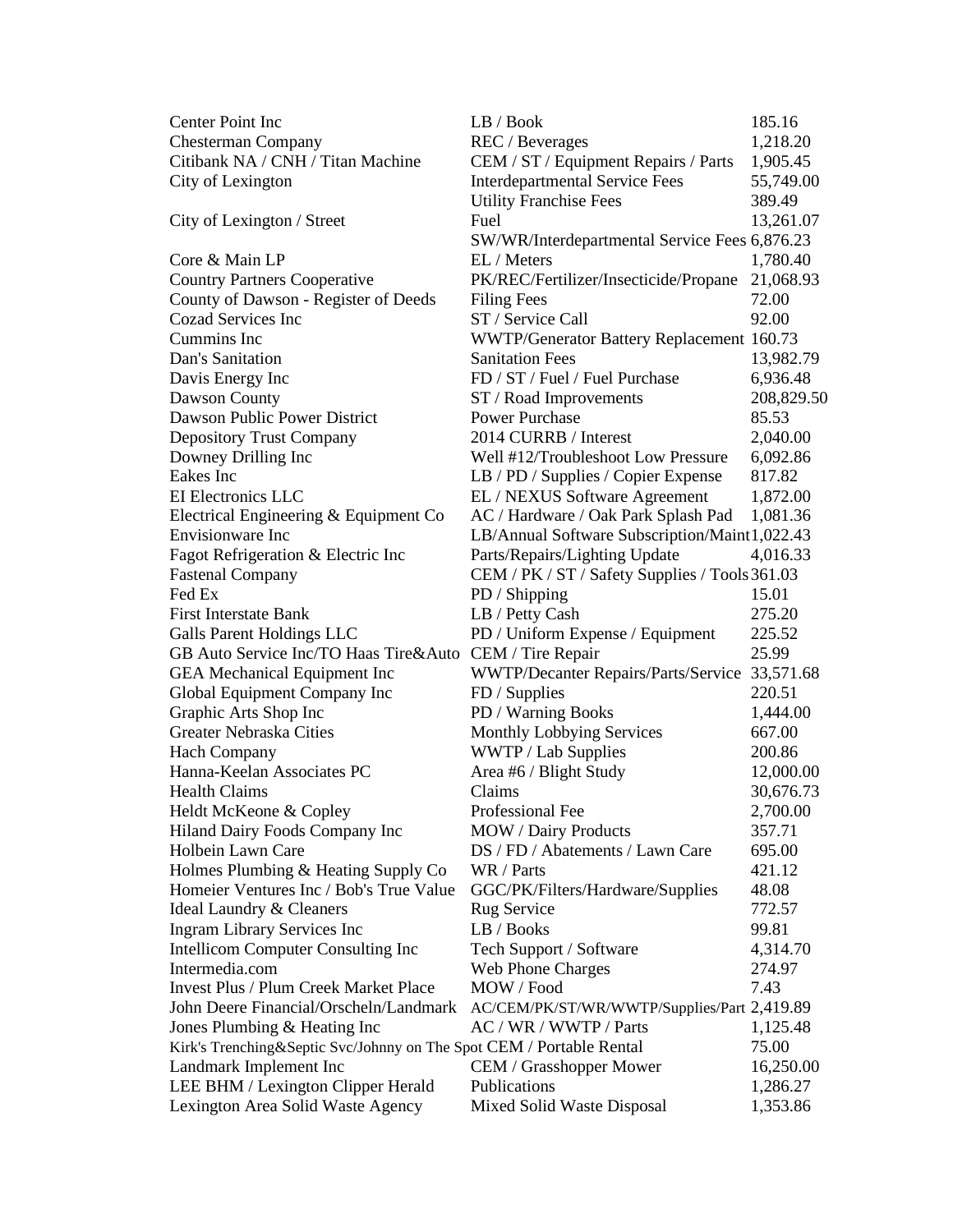| Lexington, City Payroll Account<br>Payroll            | Wages                                                | 169,764.76 |
|-------------------------------------------------------|------------------------------------------------------|------------|
| Social Security                                       | Employer Portion / FICA Med                          | 12,688.53  |
| Union Bank & Trust                                    | Employer Portion / Pension                           | 5,587.01   |
| Union Bank & Trust                                    | <b>Police Pension</b>                                | 3,208.71   |
| <b>ICMA</b>                                           |                                                      | 995.69     |
|                                                       | <b>City Manager Pension</b>                          | 278.30     |
| Lexington Regional Health Center<br>Lien Inc          | PD / Physical / Schwarz, C<br>PK / Sprinkler Repairs | 2,072.04   |
|                                                       | WR / Parts                                           |            |
| <b>Lincoln Winwater Works Company</b>                 |                                                      | 90.15      |
| Martinez-Lopez, Marcelino                             | AMB / Refund / Overpayment                           | 91.00      |
| Mead Holding Company Inc                              | Supplies/Lumber/Hardware                             | 1,125.72   |
| Melson, Dane / Anytime Fitness                        | <b>Fitness Memberships</b>                           | 209.94     |
| Mid-Iowa Solid Waste Equipment Co Inc                 | ST / Service / Parts                                 | 4,091.16   |
| Midland Scientific Inc                                | WWTP / Testing Supplies                              | 468.03     |
| Mid-States Engineering & Testing Inc                  | Svcs/2021 Wastewater Facilities Imp                  | 1,066.00   |
| Midwest Laboratories Inc                              | WWTP / Lab Supplies                                  | 13.00      |
| <b>MILCO</b> Environmental Services Inc               | Municipal Landfill/Closed/Monitoring                 | 678.70     |
| Miller&Associates Consulting Engineers                | ST/SW/WR/Svcs/Revere&PrescottCircle                  | 21,120.15  |
| Miller, Trever                                        | FD / LVFD Record Keeping Duties                      | 250.00     |
| Morris Printing Group Inc / Morris Press              | GGC / Newsletter                                     | 123.25     |
| Municipal Supply Inc of Nebraska                      | WR / Hardware / Parts                                | 1,555.55   |
| Nebraska Dept of Revenue                              | Sales and Use Tax                                    | 51,847.42  |
| NE Law Enforcement Training Center                    | PD / TABE Testing Fee / Materials                    | 19.25      |
| Nebraska Rural Radio Assn / KRVN                      | EL / NPPD Cooperative Ads                            | 288.00     |
| Nebraska Tech & Telecommunications                    | <b>Phone Service</b>                                 | 1,318.62   |
| Nebraska Water Experts / Culligan                     | <b>Soft Water Supplies</b>                           | 392.15     |
| Nebraskaland Tire Inc                                 | PK/WR/WWTP/Repairs/Oil/Lube                          | 828.84     |
| Nebraskalink Holdings LLC                             | LB / Internet Service                                | 15.00      |
| OCLC Inc                                              | LB/Cataloging/Metadata/Worldshare                    | 149.76     |
| O'Hanlon Seed Inc                                     | PK / Grass Seed                                      | 453.00     |
| O'Hara Lindsay and Associates                         | Monthly Lobbying Services                            | 333.00     |
| One Call Concepts Inc                                 | Locates                                              | 155.88     |
| One Stop LLC / Mac's Short Stop                       | REC / Concessions                                    | 271.69     |
| O'Reilly Auto Enterprises LLC                         | ST / Parts                                           | 137.64     |
| Paulsen Inc                                           | PK/ST/Limestone/Splash Pad/Rebar                     | 392.50     |
| Platte Valley Auto Mart Inc                           | FD/PD/WWTP/Oil/Lube/Parts/Repairs                    | 702.92     |
| Platte Valley Communications Inc                      | FD/GGC/PD/Equipment/Maint/Repairs                    | 4,831.45   |
| Platte Valley Excavating Inc                          | Stump Rmvl/Debris Hauling/Dirt Hauling               | 13,467.00  |
| Precision Detail / Julie Thalman                      | FD / Firehall Cleaning Service                       | 375.00     |
| Priority Medical Transport LLC                        | AMB/No-Transport Calls/Jan-Mar 2022 2,100.00         |            |
| Quadient Finance USA Inc                              | Postage / Postage Meter                              | 3,000.00   |
| Quick Med Holdings LLC                                | AMB / FD / Incident Billing                          | 1,174.16   |
| Rentokil NA Inc / Presto-X                            | LB / WWTP / Pest Control                             | 149.00     |
| Richardson, Calvin N/Richardson Mowing LB / Lawn Care |                                                      | 300.00     |
| Rios, Jesse                                           | CEM / Reimbursement / Safety Boots                   | 98.97      |
| Roemmich, Austin                                      | AMB / LVFD Record Keeping Duties                     | 250.00     |
| <b>RuralMed Management Resources</b>                  | GGC / Footcare Vouchers                              | 130.00     |
| Schroeder, Mickey L / Platte Valley Glass             | LB / Door Repairs                                    | 125.00     |
| Spectrum                                              | Cable Service                                        | 33.81      |
| <b>State Farm Mutual Insurance Company</b>            | AMB / Refund / Overpayment                           | 1,000.00   |
| T & R Service Company                                 | EL / Transformer Disposal                            | 1,696.00   |
|                                                       |                                                      |            |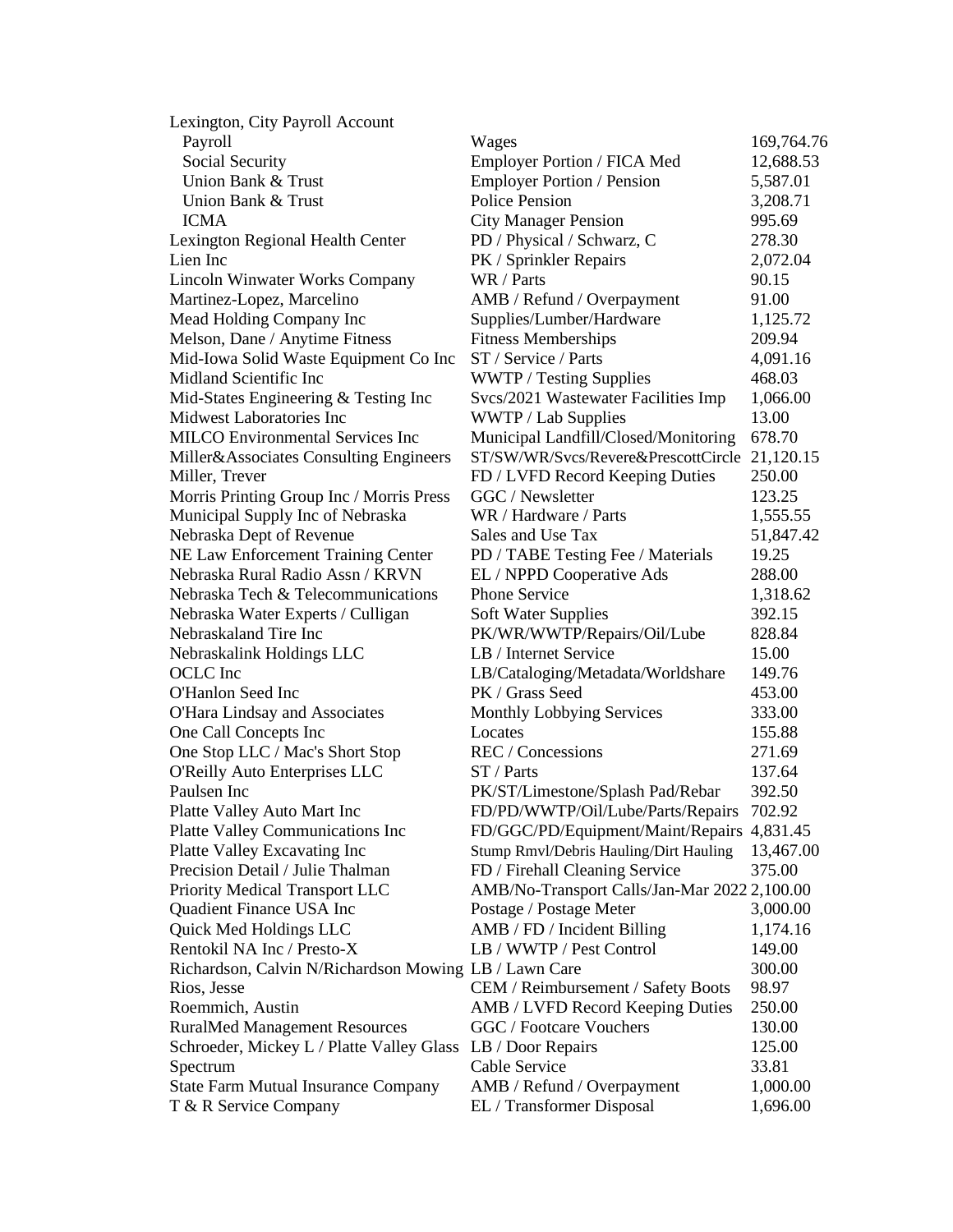| <b>Taste Of Home Books</b>                                                    | LB / Books                                       | 38.50      |
|-------------------------------------------------------------------------------|--------------------------------------------------|------------|
| <b>USA Communications</b>                                                     | <b>City Internet Services</b>                    | 345.60     |
| USave Pharmacy LLC/Business Equipment DS/EL/GGC/LB/REC/WWTP/Supplies 1,337.80 |                                                  |            |
| <b>US</b> Foods                                                               | MOW / Food                                       | 444.05     |
| Vak, Joseph / Lexington Animal Clinic                                         | PD / Animal Care                                 | 1,349.45   |
| Village Cleaners Inc                                                          | GGC / Janitorial Supplies                        | 61.00      |
| W Bar Fire Extinguishers LLC                                                  | FD / Equipment Recharge                          | 84.35      |
| Werner's Sprinklers / Dawson Pest Control FD / GGC / OC / Pest Control        |                                                  | 167.05     |
| Wilkins Architecture Design Planning LLCPK/Pro Services/Veteran's Pavilion    |                                                  | 5,955.19   |
| American Family Life Assurance Co/AFLAC                                       | Premiums                                         | 2,169.82   |
| <b>Associated Supply Company Inc</b>                                          | AC / Pumps / Hardware                            | 2,173.46   |
| Baker & Taylor                                                                | LB / Books                                       | 484.62     |
| Boling, Michael                                                               | FD/Fire School 2022 Mileage/Meals                | 179.82     |
| Bowers, Daniel                                                                | FD/Fire School 2022/Mileage/Meals                | 135.30     |
| Byrne, Kristin                                                                | FD/Fire School 2022/Mileage/Meals                | 187.32     |
| Cash-Wa Distributing                                                          | AC / REC / Concessions                           | 2,611.26   |
| Cengage Learning                                                              | LB / Books                                       | 73.47      |
| <b>Chesterman Company</b>                                                     | REC / Beverages                                  | 312.00     |
| <b>Community Development Agency</b>                                           | TIF / Designer Craft / HNB 2 / Pentad            | 16,047.22  |
| Copper, Al                                                                    | FD/Fire School 2022/Mileage/Meals                | 169.98     |
| <b>Country Partners Cooperative</b>                                           | CEM / WWTP / Fertilizer / Insecticide            | 9,217.93   |
| Davis Energy Inc                                                              | $ST /$ Fuel                                      | 119.00     |
| Electrical Engineering & Equipment Co                                         | AC / Lights                                      | 9.12       |
| Fagot Refrigeration & Electric Inc                                            | AC / Service Heat Pumps                          | 493.98     |
| <b>Fastenal Company</b>                                                       | CEM / PK / ST / Supplies                         | 88.01      |
| Fed Ex                                                                        | PD / Shipping                                    | 44.44      |
| <b>First Interstate Bank</b>                                                  | PD / Petty Cash                                  | 51.65      |
| Fitzgerald, Matthew                                                           | FD/Fire School 2022/Mileage/Meals                | 150.30     |
| <b>Health Claims</b>                                                          | Claims                                           | 14,718.45  |
| Hiland Dairy Foods Company Inc                                                | <b>MOW</b> / Dairy Products                      | 337.69     |
| Holbein, Dahlas D                                                             | FD/Fire School 2022/Mileage/Meals                | 142.80     |
| Homeier Ventures Inc / Bob's True Value                                       | PK / ST / Hardware / Supplies                    | 67.84      |
| Hughan, Walter                                                                | FD/Fire School 2022/Mileage/Meals                | 165.30     |
| JEO Consulting Group Inc                                                      | ND / Professional Services                       | 262.50     |
| Lexington, City Payroll Account:                                              |                                                  |            |
| Payroll                                                                       | Wages                                            | 190,144.33 |
| Social Security                                                               | Employer Portion / FICA Med                      | 14,253.34  |
| Union Bank & Trust                                                            | <b>Employer Portion / Pension</b>                | 5,293.50   |
| Union Bank & Trust                                                            | <b>Police Pension</b>                            | 3,508.55   |
| <b>ICMA</b>                                                                   | <b>City Manager Pension</b>                      | 995.69     |
| Lexington Health Fund                                                         | Self-Funding                                     | 41,642.63  |
| <b>Lexington Recreation Program</b>                                           | <b>Additional Umpire Funds</b>                   | 500.00     |
| Liebert, Vince                                                                | FD/Fire School 2022/Mileage/Meals                | 135.30     |
| Maguire, Mike                                                                 | Fire School 2022/Mileage/Meal/Flash Drive 186.31 |            |
| Mid-States Engineering & Testing Inc                                          | Svcs/2021 Wastewater Facilities Imps             | 933.00     |
| NE Dept Of Environment & Energy                                               | WWTP/Optr Certification Testing/Philippi125.00   |            |
| <b>Oliver Consulting Services Inc.</b>                                        | Antivirus Software/Backup/Cloud Storage 720.00   |            |
| Patton, Janell                                                                | FD/Fire School 2022/Mileage/Meals                | 165.30     |
| Sarmiento, Juan                                                               | FD/Fire School 2022/Mileage / Meals              | 135.30     |
| Schwarz, Caleb                                                                | FD/Fire School 2022/Mileage/Meals                | 135.30     |
| Schwarz, Kenny                                                                | FD/Fire School 2022/Mileage/Meals                | 150.30     |
|                                                                               |                                                  |            |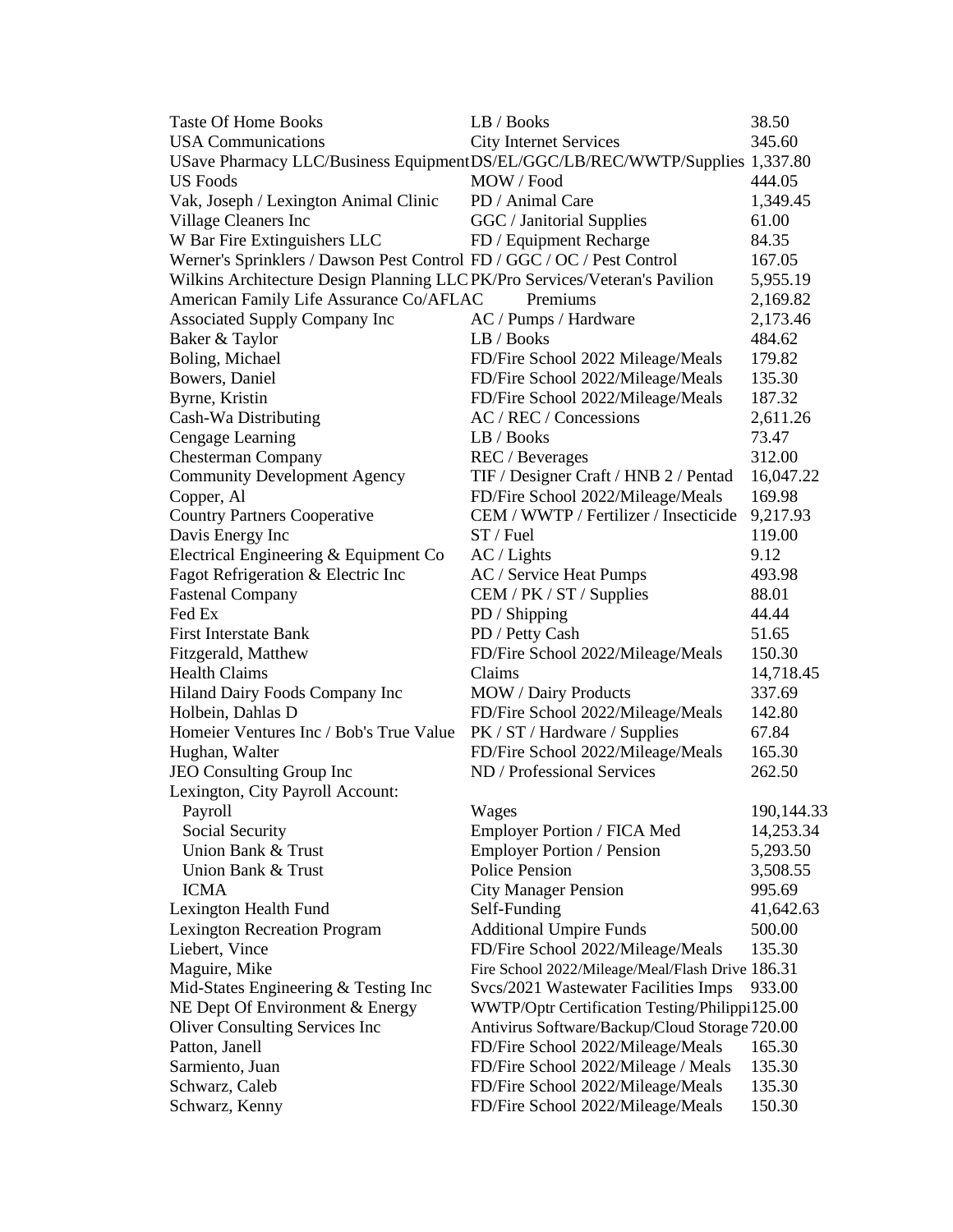| Trejo, Alejandra           | FD/Fire School 2022/Mileage/Meals | 169.98   |
|----------------------------|-----------------------------------|----------|
| Tuma, Stephen              | FD/Fire School 2022/Mileage/Meals | 169.98   |
| US Foods                   | MOW / Food                        | 620.10   |
| <b>YMCA</b> of the Prairie | <b>Fitness Memberships</b>        | 1,172.00 |
| Zlatkovksy, David          | FD/Fire School 2022/Mileage/Meals | 142.80   |
|                            |                                   |          |

# TOTAL CLAIMS: 1,150,009.58

**PUBLIC HEARING:** Mayor Fagot opened a public hearing to consider the proposed Lexington Self Storage Redevelopment Plan. Colton Venteicher, counsel for Hamilton Builders LLC, reviewed a proposed redevelopment plan and cost benefit analysis for the development of a self-storage unit complex in Redevelopment Area #1. PJ Hamilton, developer, stated dirt work and construction will begin as soon as financing is complete. There were no public comments and the public hearing was closed. Resolution No. 2022-12 was presented. Moved by Salem, seconded by Roberts, to approve Resolution No. 2022-12. Roll call. Voting "aye" were Smith, Roberts, Salem, Fagot. Motion carried.

#### **RESOLUTION NO. 2022-12**

**RESOLUTION OF THE MAYOR AND COUNCIL OF THE CITY OF LEXINGTON, NEBRASKA, APPROVING THE CITY OF LEXINGTON REDEVELOPMENT PLAN FOR LEXINGTON SELF STORAGE REDEVELOPMENT PROJECT; APPROVAL OF A REDEVELOPMENT PROJECT OF THE CITY OF LEXINGTON; AND APPROVAL OF RELATED ACTIONS**

# **BE IT RESOLVED BY THE MAYOR AND COUNCIL OF THE CITY OF LEXINGTON, NEBRASKA:**

#### **Recitals:**

a. The Mayor and Council of the City of Lexington, Nebraska (the "City"), upon the recommendation of the City Planning Commission (the "Planning Commission"), and in compliance with all public notice requirements imposed by the Community Development Law, Chapter 18, Article 21, Reissue Revised Statutes of Nebraska, as amended (the "Act"), has previously declared an area, including an area legally described on the attached Exhibit "A" (the "Redevelopment Area"), to be blighted and substandard and in need of redevelopment; and

b. Pursuant to and in furtherance of the Act, the City of Lexington Redevelopment Plan for Lexington Self Storage Redevelopment Project (the "Redevelopment Plan") has been prepared and submitted to the Community Development Agency of Lexington, Nebraska (the "Agency"), by Hamilton Builders, LLC (the "Redeveloper"), a copy of which is on file in the office of the Lexington City Clerk, and is incorporated herein by this reference, for the purpose of redeveloping the Redevelopment Area; and

c. The Planning Commission conducted a public hearing on the Redevelopment Plan, in compliance with notice requirements of the Act, reviewed the Redevelopment Plan and recommended its approval by the Mayor and Council of the City; and

d. Pursuant to Section 18-2113 of the Act, the Agency conducted a cost benefit analysis of the redevelopment project set forth in the Redevelopment Plan (the "Redevelopment Project"), reviewed the Redevelopment Plan, and recommended approval of the Redevelopment Plan by the Mayor and Council of the City; and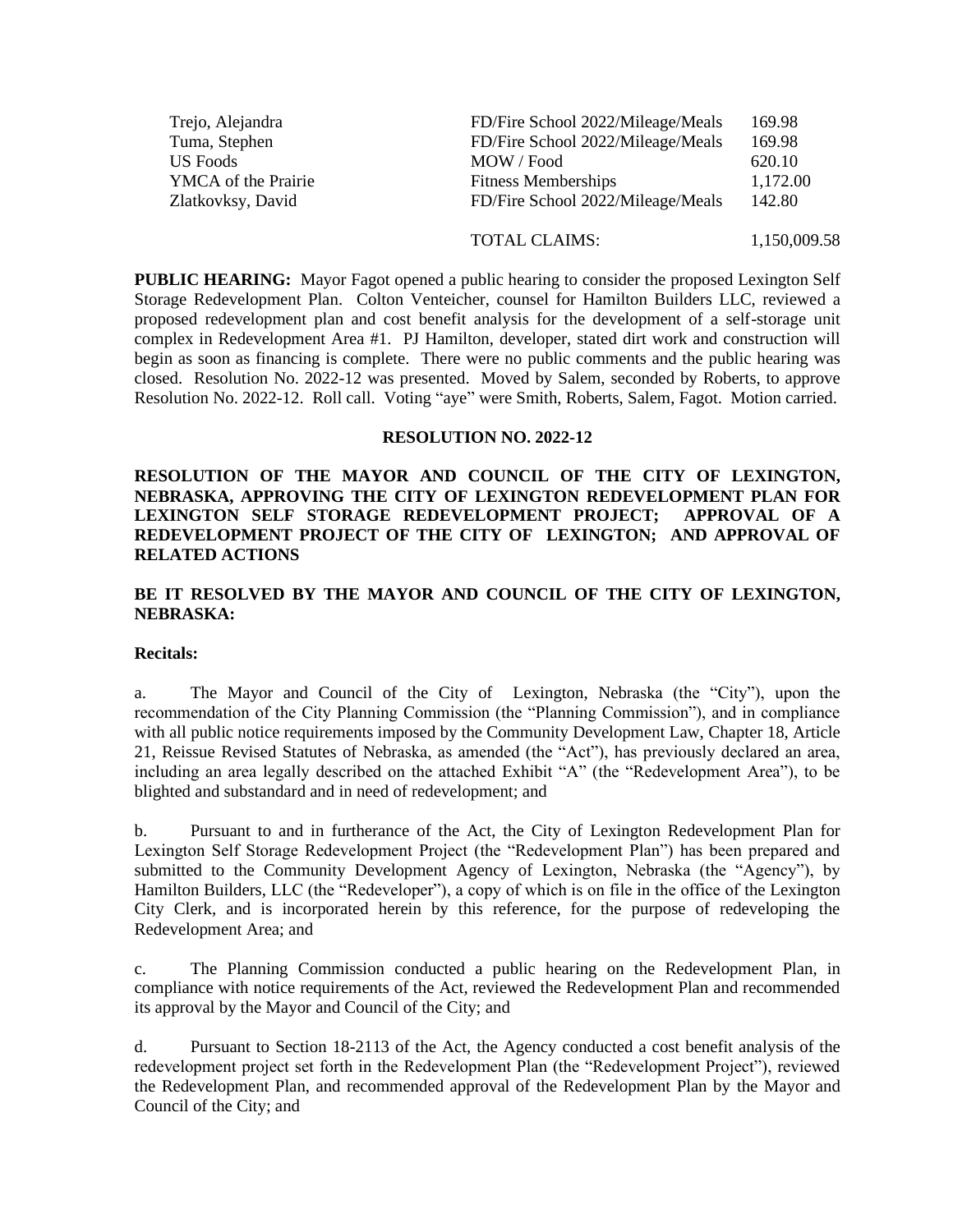e. The City, in compliance with all public notice requirements imposed by the Act, published and mailed notices of a public hearing regarding the consideration of the approval of the Redevelopment Plan pursuant to the Act, and has on the date of this Resolution held a public hearing on the proposal to approve the Redevelopment Plan and received extensive public comment thereon; and

f. The City Council has reviewed the Redevelopment Plan and determined that the proposed land uses and building requirements described in it are designed with the general purpose of accomplishing a coordinated, adjusted, and harmonious development of the City and its environs which will, in accordance with present and future needs, promote health, safety, morals, order, convenience, prosperity, and the general welfare, as well as efficiency in economy in the process of development; including, among other things, adequate provision for traffic, vehicular parking, the promotion of safety from fire, panic, and other dangers, adequate provisions for light and air, the promotion of the healthful and convenient distribution of population, the provision of adequate transportation, water, sewerage, and other public utilities, schools, parks, recreational and community facilities, and other public requirements, the promotion of sound design and arrangement, the wise and efficient expenditure of public funds, and the prevention of the recurrence of unsanitary or unsafe dwelling accommodations, or conditions of blight.

### **Resolved that:**

1. The Redevelopment Plan is determined to be feasible and in conformity with the general plan for the development of the City as a whole, and the Redevelopment Plan is in conformity with the legislative declarations and determinations set forth in the Act. Section 18-2102 of the Act establishes the legislative declarations and determinations for the Act. The Redevelopment Plan clearly demonstrates that the criteria declarations have been satisfied. The Redevelopment Area (the "Site") constitutes an economically and socially undesirable land use in its current state. The Site is undeveloped and lacks facilities to serve the local populace tied to recent residential development in the community. The Site is not designed for proper utilization. The substantial cost to prepare the Site for development to make it useful for improved commercial or industrial purposes is significant. Given the foregoing, the conditions of the Site are beyond the remedy and control of normal regulatory processes and police power and due to the high cost of development and cannot be dealt with effectively by the ordinary operations of private enterprise.

The City Council further finds and documents that: the Redevelopment Project described in the Redevelopment Plan would not be economically feasible without the use of funds from taxincrement financing and would not occur in the Redevelopment Area without the use of funds from tax-increment financing; the costs and benefits of the redevelopment project, including costs and benefits to other affected political subdivisions, the economy of the community, and the demand for public and private services have been analyzed by the City and have been found to be in the long-term best interest of the community impacted by the redevelopment project. The Cost Benefit Analysis incorporated into the Redevelopment Plan and adopted by the Agency provides significant documentation of the benefit to the City. Documentation of the fact that the Redevelopment Project is not financially feasible and would not occur at the Site, without tax increment financing, is provided by correspondence of the Redeveloper's lender indicating that that tax increment financing is needed to make the Redevelopment Project occur. The City Council acknowledges receipt of the recommendations of the Agency and the Planning Commission with respect to the Redevelopment Plan.

2. The Redevelopment Plan is approved in the form filed with the Lexington City Clerk.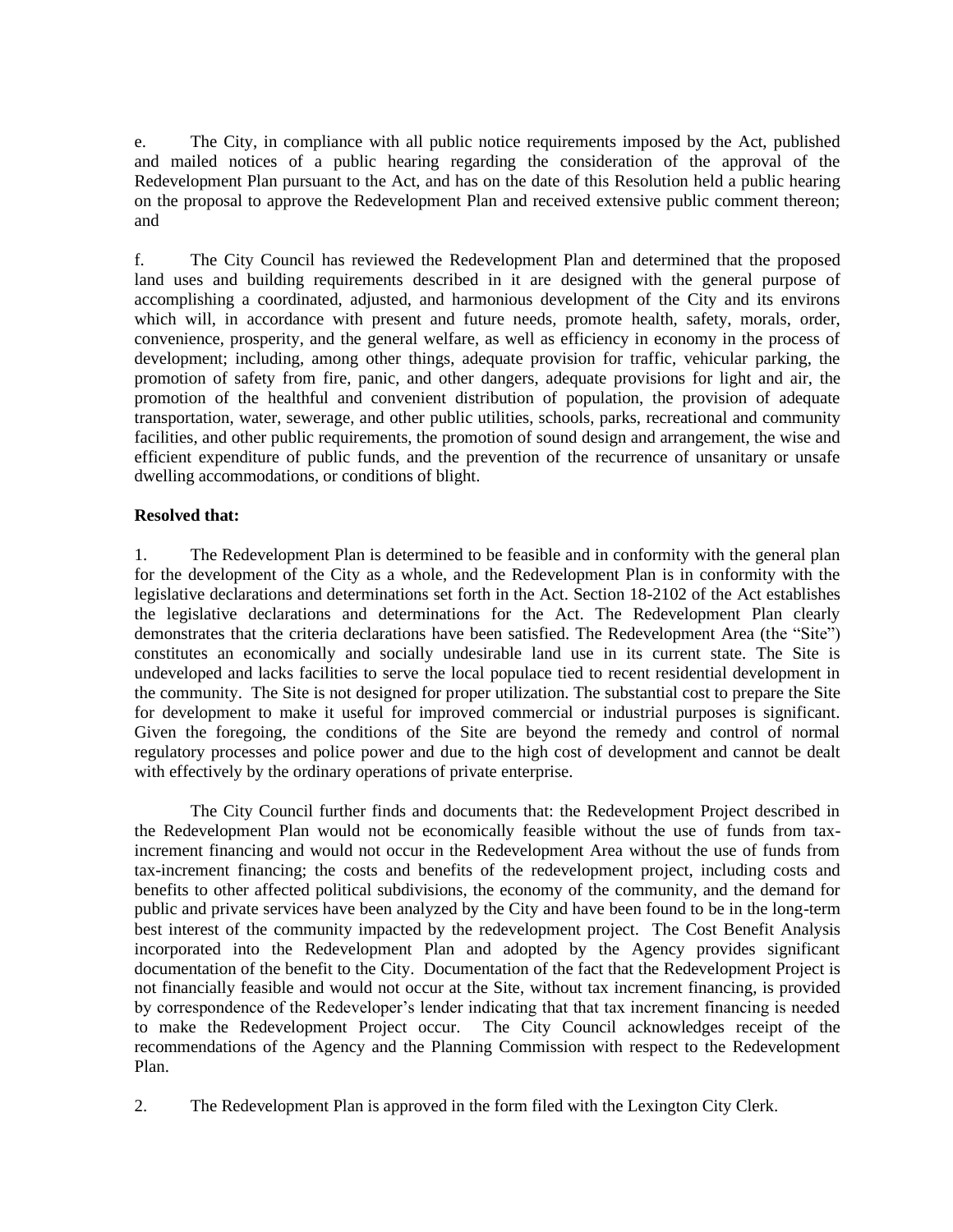3. In accordance with Section 18-2147 of the Act, the City provides that any ad valorem tax on Tract B of the real property in the City of Lexington, Nebraska, more fully described on Exhibit A, attached hereto, for the benefit of any public body be divided for a period of 15 years after the effective date as provided in Section 18-2147 of the Act, which effective date shall be determined in a Redevelopment Contract entered into between the Redeveloper and the Agency. Said tax shall be divided as follows:

(a) That proportion of the ad valorem tax which is produced by levy at the rate fixed each year by or for each public body upon the Redevelopment Project Valuation (as defined in the Act) shall be paid into the funds of each such public body in the same proportion as all other taxes collected by or for the bodies; and

(b) That proportion of the ad valorem tax on real property in the Project Area in excess of such amount (the Redevelopment Project Valuation), if any, shall be allocated to, is pledged to, and, when collected, shall be paid into a special fund of the Agency to pay the principal of, the interest on, and any premiums due in connection with the bonds, loans, notes, or advances of money to, or indebtedness incurred by, whether funded, refunded, assumed, or otherwise, such Agency for financing or refinancing, in whole or in part, the Redevelopment Project. When such bonds, loans, notes, advances of money, or indebtedness, including interest and premium due have been paid, the Agency shall so notify the County Assessor and County Treasurer and all ad valorem taxes upon real property in the Redevelopment Project Area shall be paid into the funds of the respective public bodies.

4. The Mayor and Clerk are authorized and directed to execute such documents and take such further actions as are necessary to carry out the purposes and intent of this Resolution and the Redevelopment Plan.

5. This Resolution shall become effective immediately upon its adoption.

# **PASSED and APPROVED on June 14, 2022.**

**PROJECT CLOSEOUT:** Pepplitsch reviewed closeout documents for the 18<sup>th</sup> Street and Kirkpatrick Memorial Park Paving Improvements project that included Pay Request #3-Final in the amount of \$29,338.93, Change Order #1 for a deduction of \$2,969.50, and Certificate of Substantial Completion. Following an update on the project, moved by Roberts, seconded by Smith, to approve the closeout documents as presented. Roll call. Voting "aye" were Salem, Smith, Roberts, Fagot. Motion carried.

**PAY REQUEST:** Pepplitsch reviewed Pay Request #9 from Walters-Morgan Construction for the 2021 Wastewater Facility Improvements project in the amount of \$128,657.61. Following discussion, moved by Smith, seconded by Salem, to approve the pay request as presented. Roll call. Voting "aye" were Roberts, Salem, Smith, Fagot. Motion carried.

**CONTRACT:** Pepplitsch reviewed an annual operating contract with West Central Area Agency on Aging for the Meals Program for FY 2023. Moved by Salem, seconded by Roberts, to approve the operating contract as presented and to authorize execution of necessary documents. Roll call. Voting "aye" were Smith, Roberts, Salem, Fagot. Motion carried.

**DEVELOPMENT AGREEMENT:** Pepplitsch presented a development agreement with Dawson County for the exchange of real estate. Copley requested tabling discussion of this agreement until